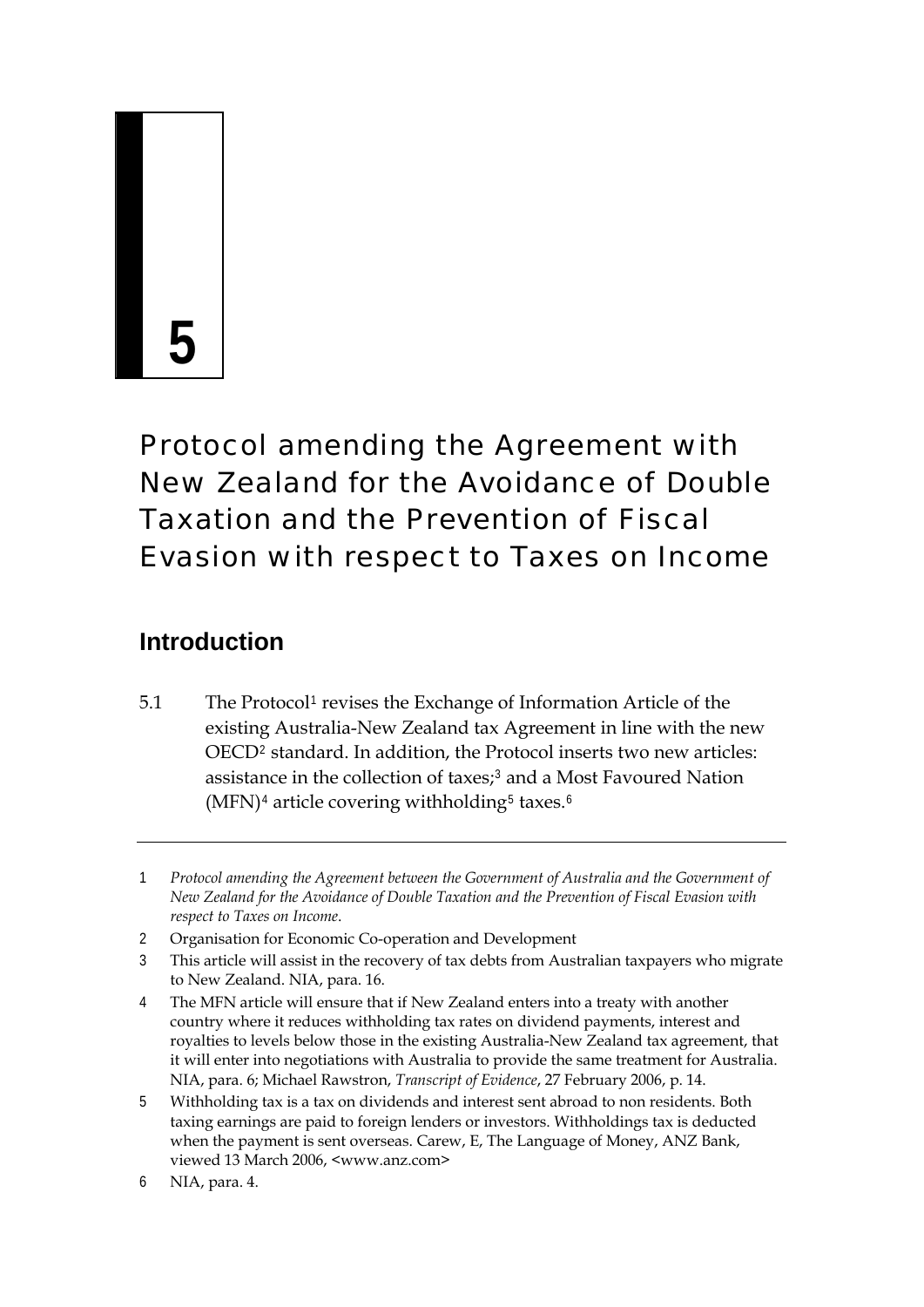- 5.2 The Information Exchange and Assistance in Collection provisions will extend to all federal taxes administered by the Commissioner of Taxation. This will assist in the administration and collection of Goods and Services Tax (GST) and the extension of the benefits of Australia's Wine Equalisation Tax (WET)<sup>[7](#page-1-0)</sup> rebate to New Zealand.<sup>[8](#page-1-1)</sup> The new Assistance in Collection provision will aid in the recovery of tax debts from Australian taxpayers who relocated thus ensuring tax compliance.<sup>[9](#page-1-2)</sup>
- 5.3 Australia's tax agreements with other jurisdictions allocate taxing rights between Parties so that Australian taxpayers investing offshore will not be subject to double taxation.<sup>[10](#page-1-3)</sup>
- 5.4 The revision of the Agreement with New Zealand will enhance Australia's competitive and modern tax agreement network, ensure it remains relevant for emerging issues<sup>[11](#page-1-4)</sup> and improve the level of cooperation between the two jurisdictions.[12](#page-1-5)
- 5.5 Australia currently has approximately 40 comprehensive tax treaties with other countries.[13](#page-1-6) In recent years, Australia has also revised its tax agreements with the United States of America (US) and the United Kingdom of Great Britain (UK).[14](#page-1-7)
- 5.6 In addition, Australia agreed to lower withholding tax rates with the US and include a non-discrimination article in the UK agreement. This obliges Australia to negotiate the same deal with its MFN countries<sup>[15](#page-1-8)</sup> in addition to its key investment partners.<sup>[16](#page-1-9)</sup>
- <span id="page-1-0"></span>7 WET is applied at a rate of 29% at the wholesale level to alcoholic beverages such as grape, fruit and vegetable wines, cider, perry, mead, sake and grape wine products like marsala, vermouth, wine creams and cocktails. WET is included in the price for which retailers purchase the wine and is passed on to the end consumer. For the domestic market, WET liability is remitted to the Australian Taxation Office or for imports to the Australian Customs Service. Exports of wine are not subject to WET. Australian Taxation Office, viewed 13 March 2006, <www.ato.gov.au>; Mr Michael Rawstron, *Transcript of Evidence*, 27 February 2006, p. 15.
- <span id="page-1-1"></span>8 NIA, para. 6; Mr Michael Rawstron, *Transcript of Evidence*, 27 February 2006, p. 15.
- <span id="page-1-2"></span>9 Mr Michael Rawstron, Transcript of Evidence, 27 February 2006, p. 15.
- <span id="page-1-3"></span>10 Mr Michael Rawstron, *Transcript of Evidence*, 27 February 2006, p. 14.
- <span id="page-1-4"></span>11 NIA, para. 8.
- <span id="page-1-5"></span>12 Mr Michael Rawstron, *Transcript of Evidence*, 27 February 2006, p. 15.
- <span id="page-1-6"></span>13 Mr Michael Rawstron, *Transcript of Evidence*, 27 February 2006, p. 15.
- <span id="page-1-7"></span>14 NIA, para. 9.
- <span id="page-1-8"></span>15 These countries include: Korea, Finland, Norway, Switzerland, Austria, Italy, France, Spain, Romania, Mexico, South Africa and Taipei. Paul McBride, *Transcript of Evidence*, 27 February 2006, p. 20.
- <span id="page-1-9"></span>16 Mr Paul McBride, *Transcript of Evidence*, 27 February 2006, p. 20.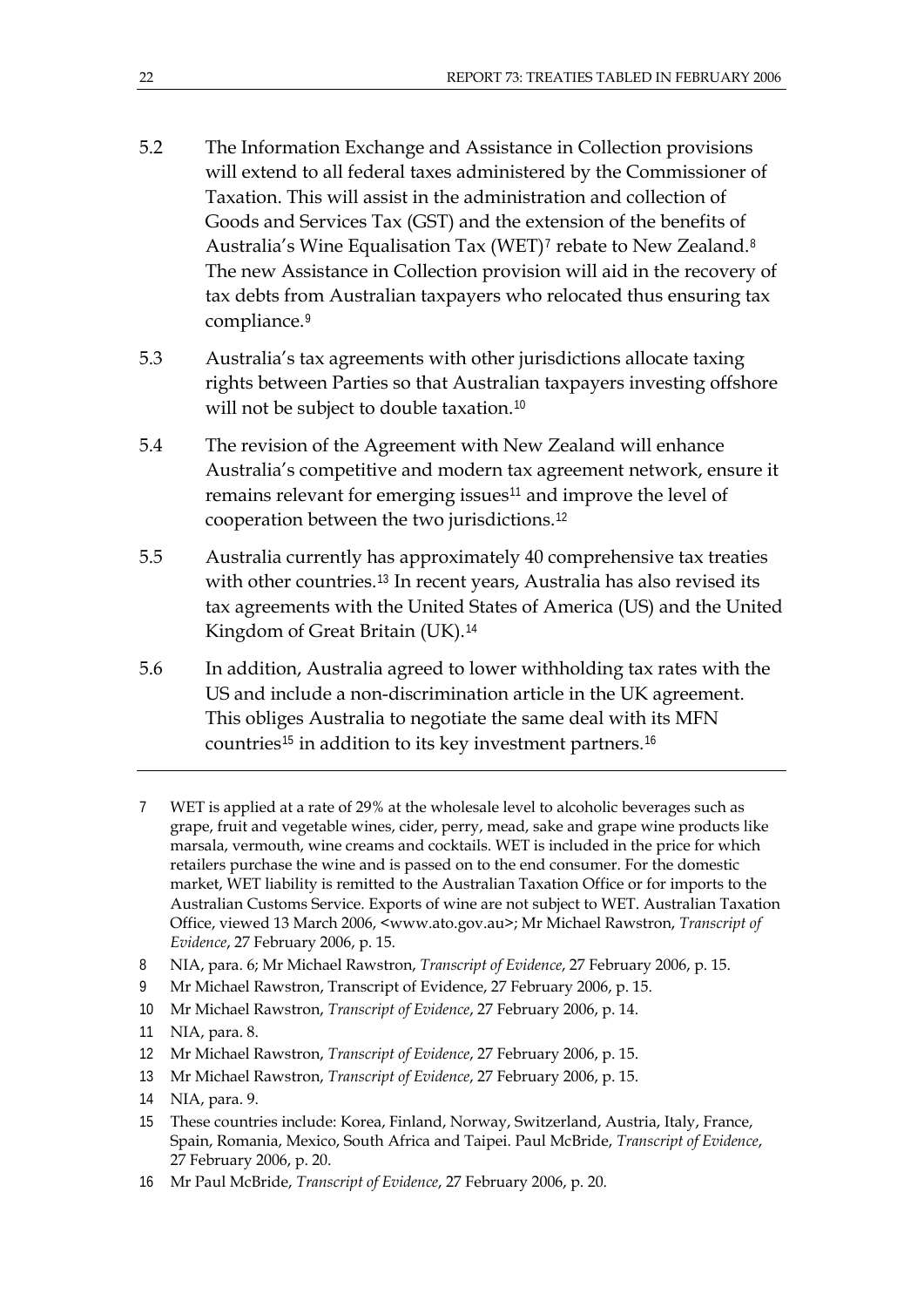5.7 The Protocol is a more limited outcome than that sought by Australia as New Zealand is in the process of finalising its tax treaty policy in a number of critical areas, $17$  in particular, withholding taxes. $18$ 

# **Obligations**

- 5.8 Under the Protocol Australia is obliged to:
	- exchange information relevant for administration or enforcement of domestic law concerning all Federal tax laws administered by the Commissioner of Taxation
	- treat information received through exchange as secret in the same manner as information obtained under its own domestic law
	- collect information if requested by New Zealand even where it is not needed for Australia's own taxation purposes
	- **EXEC** assist New Zealand in the collection of revenue claims where amounts owed in respect of taxes of every kind and description are imposed under New Zealand law
	- where requested by New Zealand collect a revenue claim owed to New Zealand as if it were an Australian revenue claim.[19](#page-2-2)
- 5.9 Either Party, in line with OECD model guidelines, may not supply information where:
	- a trade or business secret may be disclosed
	- disclosure of information is contrary to public policy such as a breach of human rights policy.[20](#page-2-3)

<span id="page-2-0"></span><sup>17</sup> NIA, para. 17.

<span id="page-2-1"></span><sup>18</sup> Mr Paul McBride, *Transcript of Evidence*, 27 February 2006, p. 16.

<span id="page-2-2"></span><sup>19</sup> NIA, paras 18-22.

<span id="page-2-3"></span><sup>20</sup> NIA, para. 23; Mr Michael Rawstron, *Transcript of Evidence*, 27 February 2006, p. 15.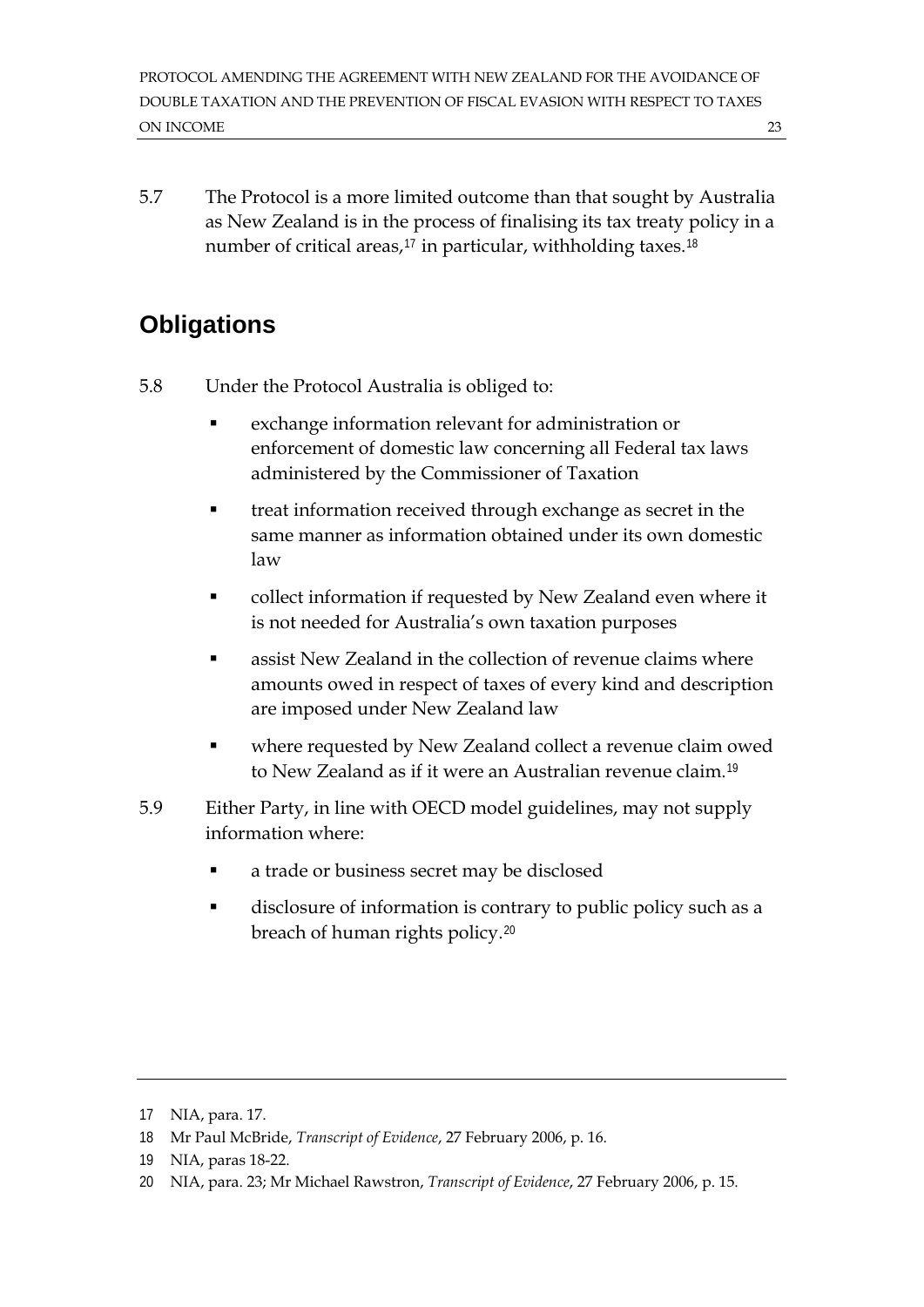#### **Overview**

5.10 New Zealand is Australia's fifth largest merchandise export market and Australia is New Zealand's largest merchandise export market. New Zealand is the sixth largest foreign investor in Australia and Australia is the largest investor in New Zealand with investment between nations at \$A61.8 billion in 2004.[21](#page-3-0) Both Australia and New Zealand are committed to working towards a trans-Tasman single Economic Market. In addition to the Australia New Zealand Closer Economic Relations Trade Agreement,<sup>[22](#page-3-1)</sup> this Agreement will serve to signify the importance Australia places on closer economic and administrative relations with New Zealand.[23](#page-3-2)

# **Consultation**

- 5.11 State and Territory Governments were consulted though the Commonwealth-State/Territory Standing Committee on Treaties. Australian business was consulted through the Tax Treaties Advisory Panel and the Australia-New Zealand Business Council. Issues that arose were administrative in nature and include:
	- tax exemptions for temporary migrants
	- interaction of debt equity rules
	- treatment of trusts and hybrid entities
	- the interaction of the superannuation systems of both countries in promoting the mobility of labour and their implications for crossborder pensions.[24](#page-3-3)
- 5.12 The Committee was informed that the issues raised could be dealt with administratively or legislatively and were outside the Agreement context.[25](#page-3-4)

<span id="page-3-0"></span><sup>21</sup> NIA, para. 12.

<span id="page-3-1"></span><sup>22</sup> NIA, para. 11.

<span id="page-3-2"></span><sup>23</sup> NIA, para. 7.

<span id="page-3-3"></span><sup>24</sup> NIA, paras 1-2.

<span id="page-3-4"></span><sup>25</sup> Mr Paul McBride, *Transcript of Evidence*, 27 February 2006, pp. 17-18.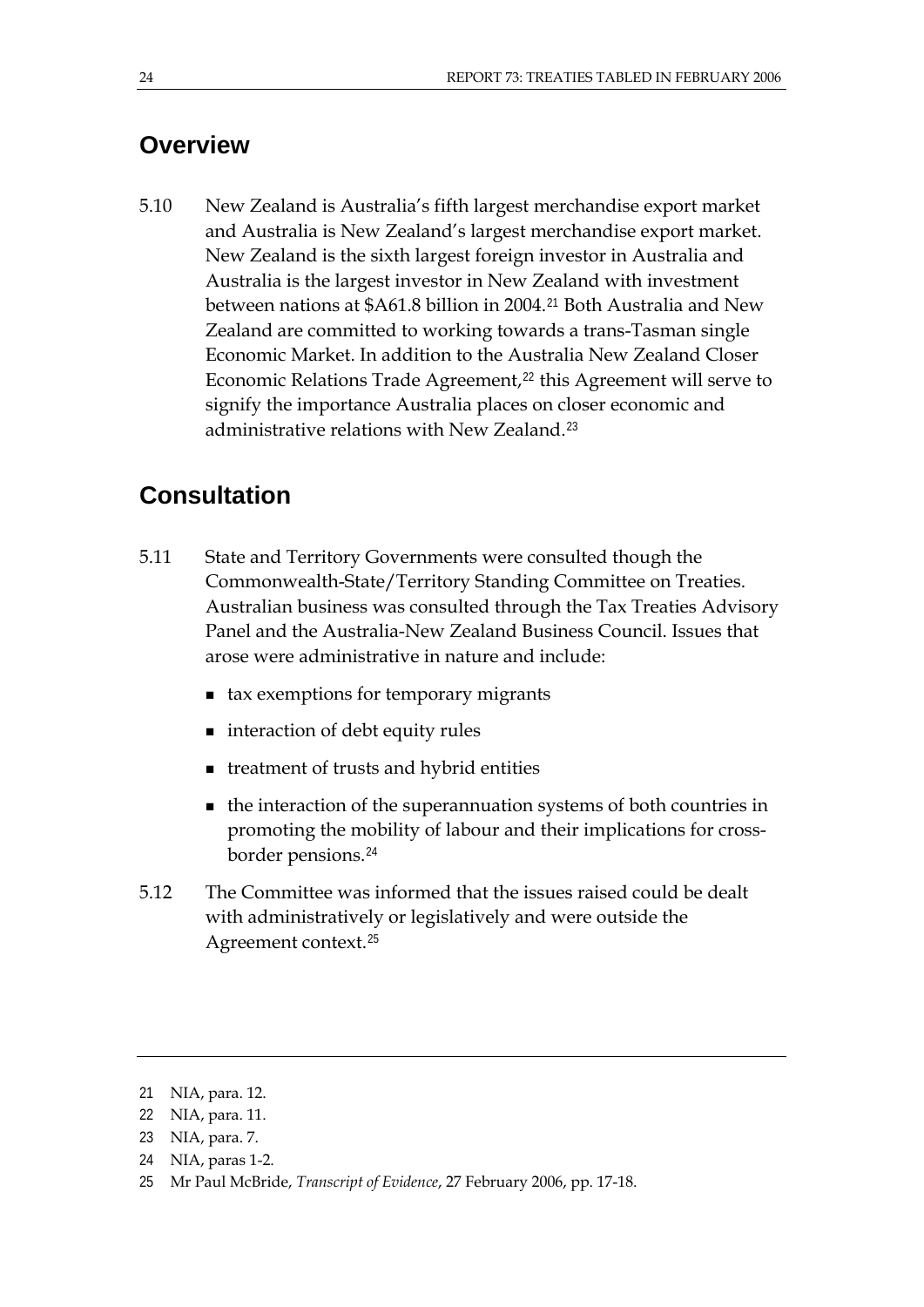# **Costs**

- 5.13 The Assistance in Collection Article will have a positive effect on revenue collection and improve international tax compliance.[26](#page-4-0)
- 5.14 In addition, the Protocol may create minimal increases in administrative costs for the Australian Taxation Office (ATO) as a result of the enhanced information exchange between Australia and New Zealand.[27](#page-4-1)
- 5.15 The Assistance in Collection Article is likely to have cost implications for the ATO. These costs may arise from the extra human and financial resources required to handle inbound and outbound requests for debt collection. The exact costs associated with the Assistance in Collection Article are currently unknown as the Article will be added to existing and future tax treaties. The ATO has informed the Committee that it may need to expand its operations as the number of tax agreements Australia enters into increases.<sup>[28](#page-4-2)</sup>
- 5.16 Concerns were raised about the lack of financial modelling undertaken by the ATO in relation to administrative costs arising from the Agreement. The ATO responded with:

Based on our experience around exchange of information, we already have in place the infrastructure and the people to do this type of work. We already have in place, as was mentioned, over 40 treaties...In that area I do not believe that there will be need for a great increase or there will be a great burden, as we already have the infrastructure in place. Assistance in collection is new for us but it is something that will assist us. There will be some increased administrative costs around this area. It is one of those things where we do not know quite yet how much activity we will have and how much we will need to put into it. It is virtually impossible at this stage to do any models or anything like that on the costs.[29](#page-4-3)

- <span id="page-4-2"></span>28 NIA, paras 26-28.
- <span id="page-4-3"></span>29 Mr Graham Whyte, *Transcript of Evidence*, 27 February 2006, p. 16.

<span id="page-4-0"></span><sup>26</sup> NIA, para. 25.

<span id="page-4-1"></span><sup>27</sup> NIA, para. 26.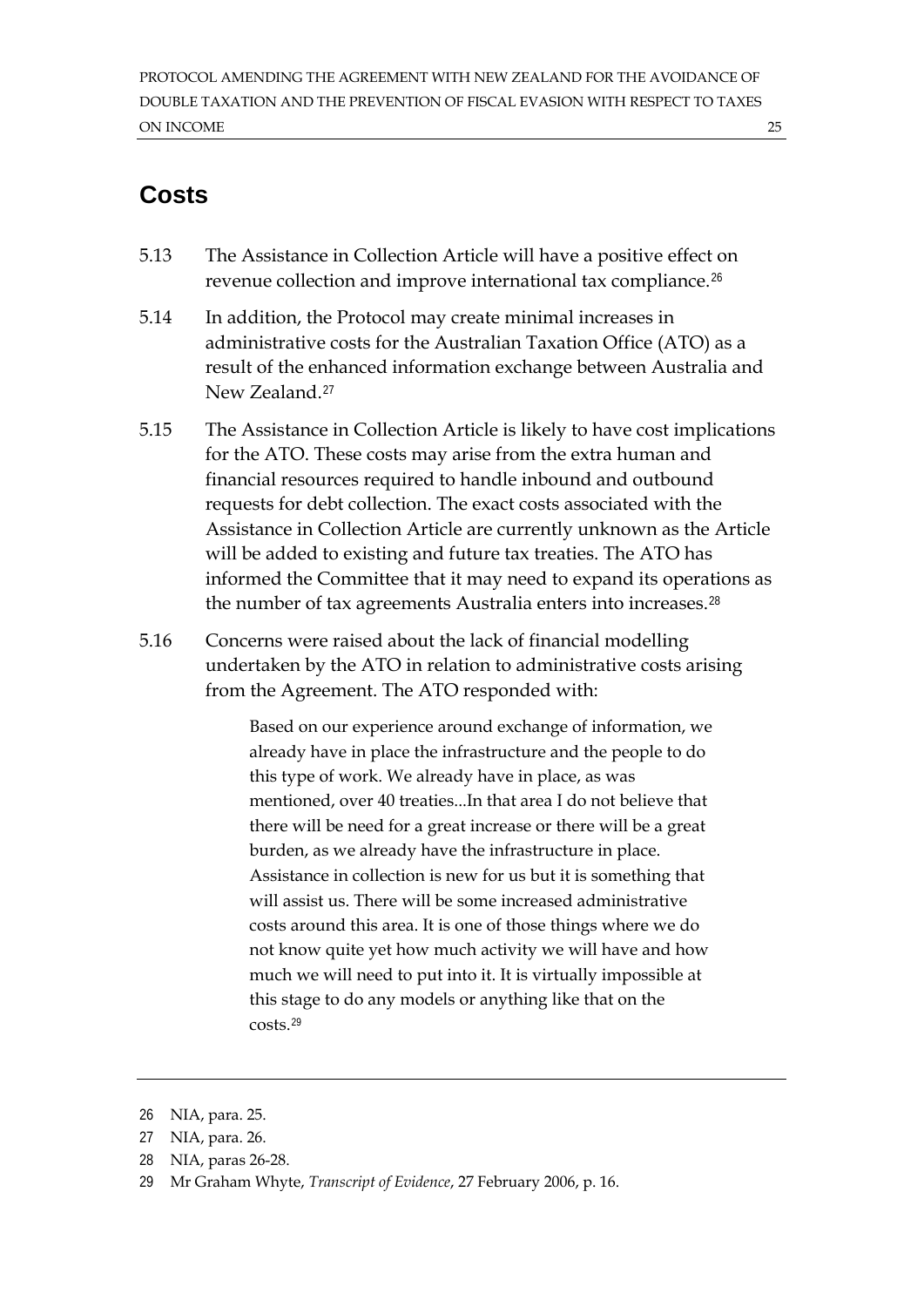# **Legislation**

5.17 The *International Tax Agreements Act 1953* (Cth) will be amended to give effect to Australia's obligations under the Protocol.[30](#page-5-0)

#### **Entry into force and withdrawal**

- 5.18 The Agreement will enter into force on the date of the last notification in writing by both Parties. Article 4 (Assistance in the Collection of Taxes) will take effect from the date agreed in a subsequent exchange of notes. This notification may not coincide with entry into force of the other Articles of the Protocol.[31](#page-5-1)
- 5.19 As the Agreement has been in force for more than five years, either Australia or New Zealand can give a notice of termination of the Agreement in writing through diplomatic channels in any calendar year on or before 30 June.[32](#page-5-2)
- 5.20 In the case of a notice of termination being given, the Agreement would cease to be effective in Australia for:
	- withholding tax on income derived by a non-resident and fringe benefits tax provided on or after 1 April in the calendar year after the year the notice of termination was given
	- other Australian tax, in relation to income, profits or gains of any year of income beginning on or after 1 July in the calendar year after the year the notice of termination was given.<sup>[33](#page-5-3)</sup>

#### **Conclusion and recommendation**

5.21 The Committee acknowledges that the Protocol will assist in bringing the tax Agreement with New Zealand into line with the OECD standard and serve to strengthen Australia-New Zealand ties.

<span id="page-5-0"></span><sup>30</sup> NIA, para. 24.

<span id="page-5-1"></span><sup>31</sup> NIA, para. 2.

<span id="page-5-2"></span><sup>32</sup> NIA, para. 35.

<span id="page-5-3"></span><sup>33</sup> NIA, para. 36.